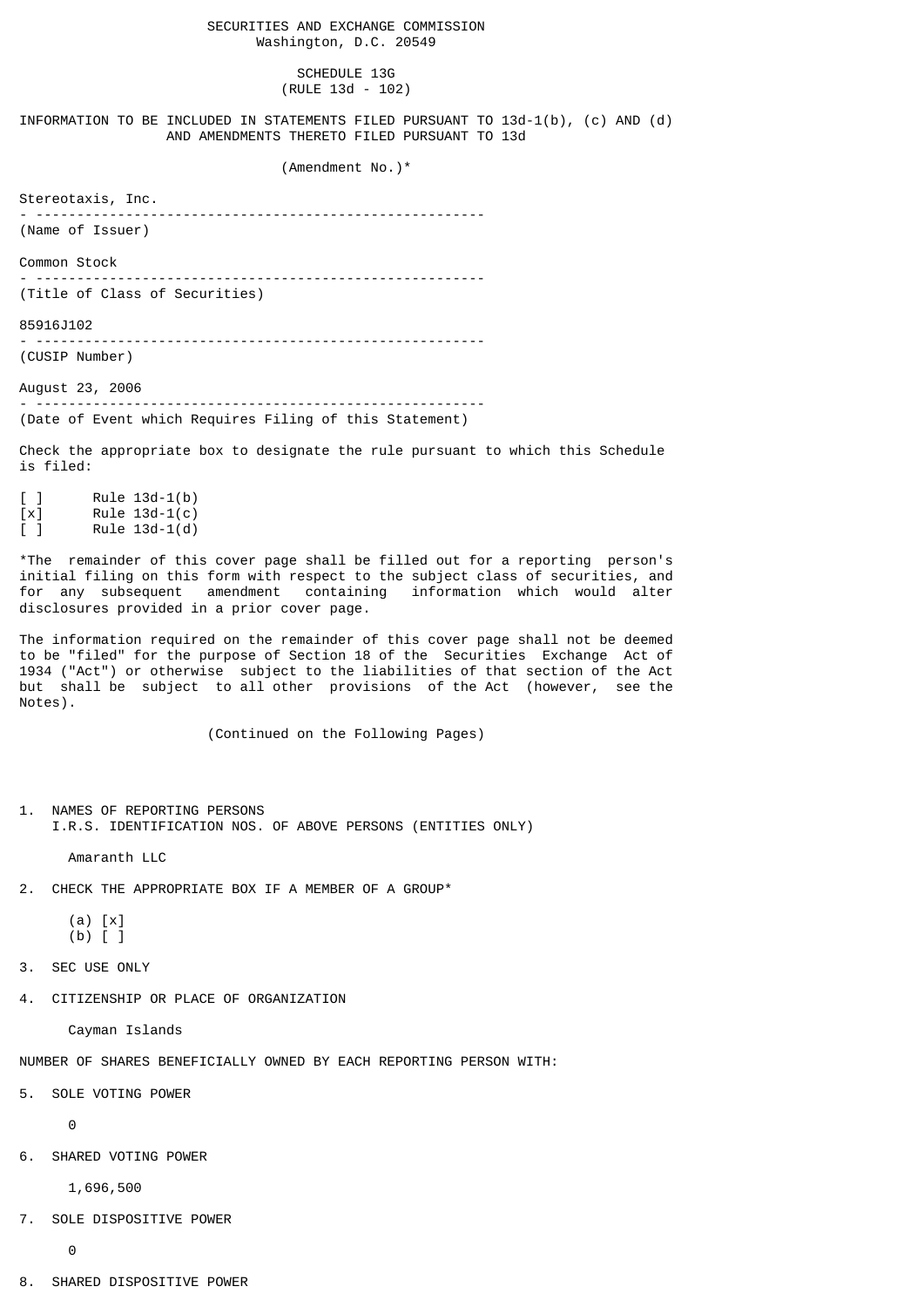1,696,500

9. AGGREGATE AMOUNT BENEFICIALLY OWNED BY EACH REPORTING PERSON

See 6 and 8 above.

- 10. CHECK BOX IF THE AGGREGATE AMOUNT IN ROW (9) EXCLUDES CERTAIN SHARES\* [ ]
- 11. PERCENT OF CLASS REPRESENTED BY AMOUNT IN ROW (9)

5.0%

12. TYPE OF REPORTING PERSON\*

CO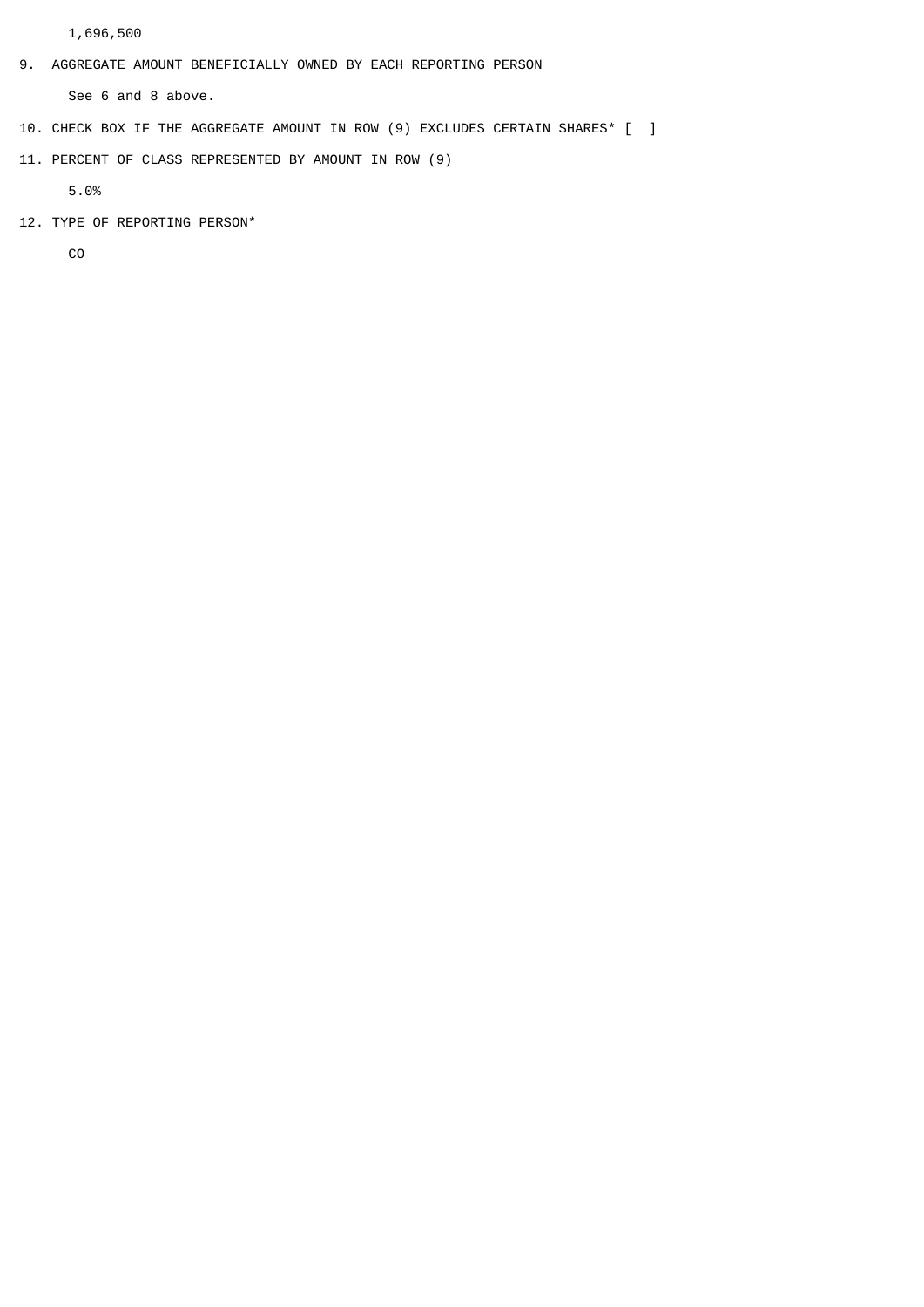1. NAMES OF REPORTING PERSONS I.R.S. IDENTIFICATION NOS. OF ABOVE PERSONS (ENTITIES ONLY)

Amaranth Global Equities Master Fund Limited

2. CHECK THE APPROPRIATE BOX IF A MEMBER OF A GROUP\*

```
 (a) [x]
(b) [ ]
```
- 3. SEC USE ONLY
- 4. CITIZENSHIP OR PLACE OF ORGANIZATION

Cayman Islands

- NUMBER OF SHARES BENEFICIALLY OWNED BY EACH REPORTING PERSON WITH:
- 5. SOLE VOTING POWER

 $\Omega$ 

6. SHARED VOTING POWER

188,500

7. SOLE DISPOSITIVE POWER

0

8. SHARED DISPOSITIVE POWER

188,500

9. AGGREGATE AMOUNT BENEFICIALLY OWNED BY EACH REPORTING PERSON

See 6 and 8 above.

- 10. CHECK BOX IF THE AGGREGATE AMOUNT IN ROW (9) EXCLUDES CERTAIN SHARES\* [ ]
- 11. PERCENT OF CLASS REPRESENTED BY AMOUNT IN ROW (9)

0.6%

12. TYPE OF REPORTING PERSON\*

CO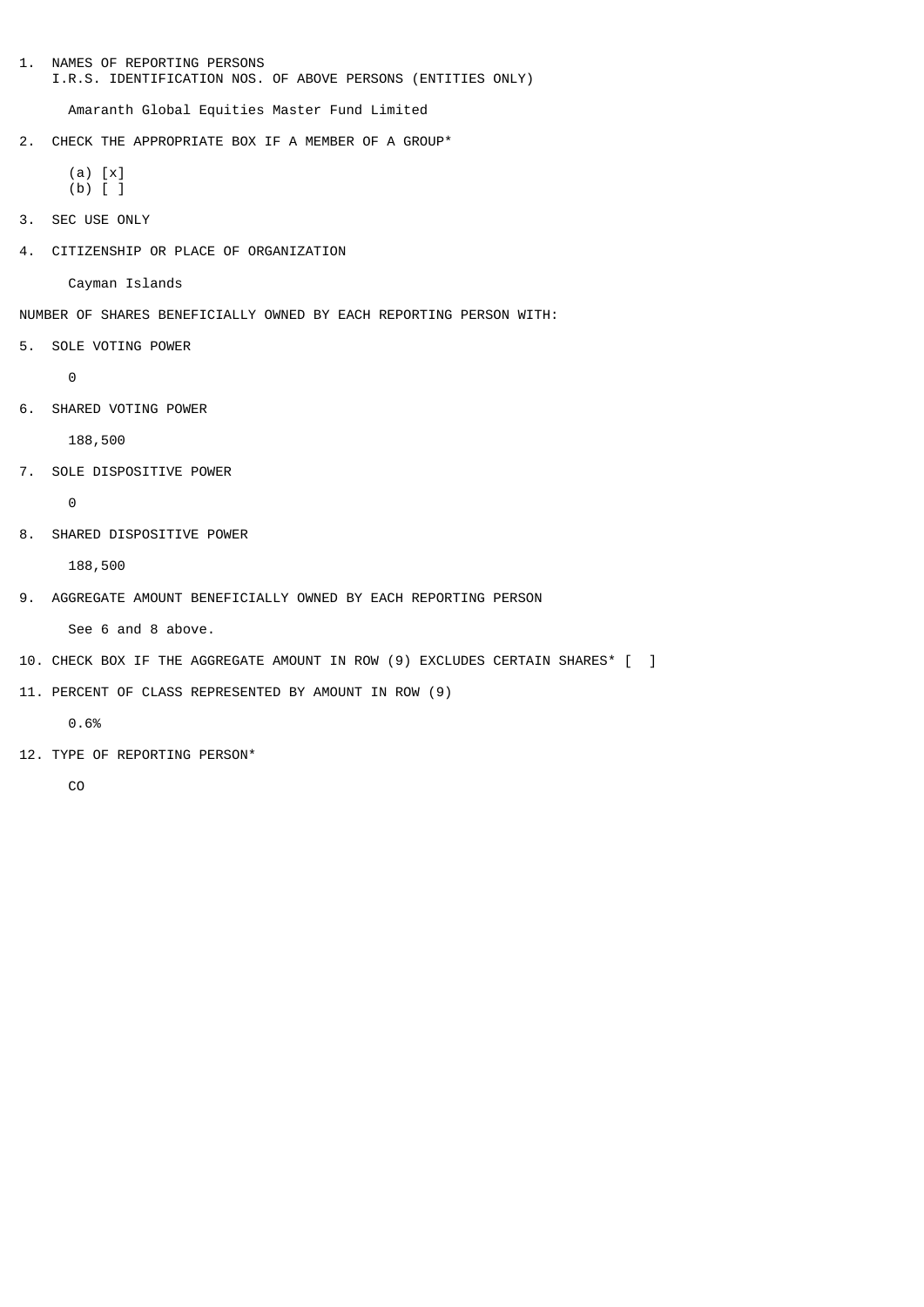1. NAMES OF REPORTING PERSONS I.R.S. IDENTIFICATION NOS. OF ABOVE PERSONS (ENTITIES ONLY)

Amaranth Advisors L.L.C.

2. CHECK THE APPROPRIATE BOX IF A MEMBER OF A GROUP\*

```
 (a) [x]
(b) [ ]
```
- 3. SEC USE ONLY
- 4. CITIZENSHIP OR PLACE OF ORGANIZATION

Delaware

- NUMBER OF SHARES BENEFICIALLY OWNED BY EACH REPORTING PERSON WITH:
- 5. SOLE VOTING POWER

 $\Theta$ 

6. SHARED VOTING POWER

1,885,000

7. SOLE DISPOSITIVE POWER

0

8. SHARED DISPOSITIVE POWER

1,885,000

9. AGGREGATE AMOUNT BENEFICIALLY OWNED BY EACH REPORTING PERSON

See 6 and 8 above.

- 10. CHECK BOX IF THE AGGREGATE AMOUNT IN ROW (9) EXCLUDES CERTAIN SHARES\* [ ]
- 11. PERCENT OF CLASS REPRESENTED BY AMOUNT IN ROW (9)

5.6%

12. TYPE OF REPORTING PERSON\*

**TA**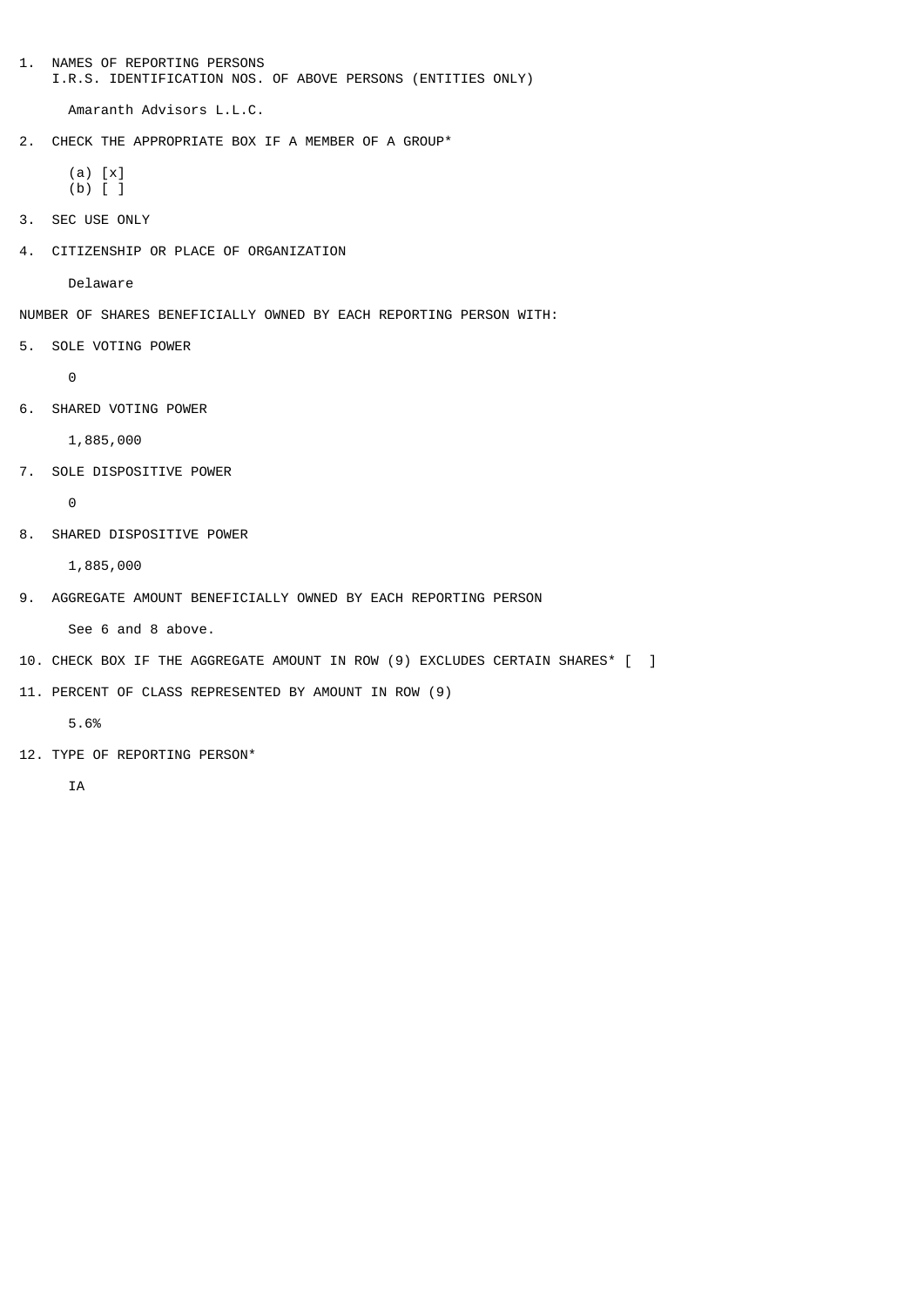1. NAMES OF REPORTING PERSONS I.R.S. IDENTIFICATION NOS. OF ABOVE PERSONS (ENTITIES ONLY)

Nicholas M. Maounis

2. CHECK THE APPROPRIATE BOX IF A MEMBER OF A GROUP\*

```
 (a) [x]
(b) [ ]
```
- 3. SEC USE ONLY
- 4. CITIZENSHIP OR PLACE OF ORGANIZATION

United States

- NUMBER OF SHARES BENEFICIALLY OWNED BY EACH REPORTING PERSON WITH
- 5. SOLE VOTING POWER

 $\Theta$ 

6. SHARED VOTING POWER

1,885,000

7. SOLE DISPOSITIVE POWER

0

8. SHARED DISPOSITIVE POWER

1,885,000

9. AGGREGATE AMOUNT BENEFICIALLY OWNED BY EACH REPORTING PERSON

See 6 and 8 above.

- 10. CHECK BOX IF THE AGGREGATE AMOUNT IN ROW (9) EXCLUDES CERTAIN SHARES\* [ ]
- 11. PERCENT OF CLASS REPRESENTED BY AMOUNT IN ROW (9)

5.6%

12. TYPE OF REPORTING PERSON\*

IN, HC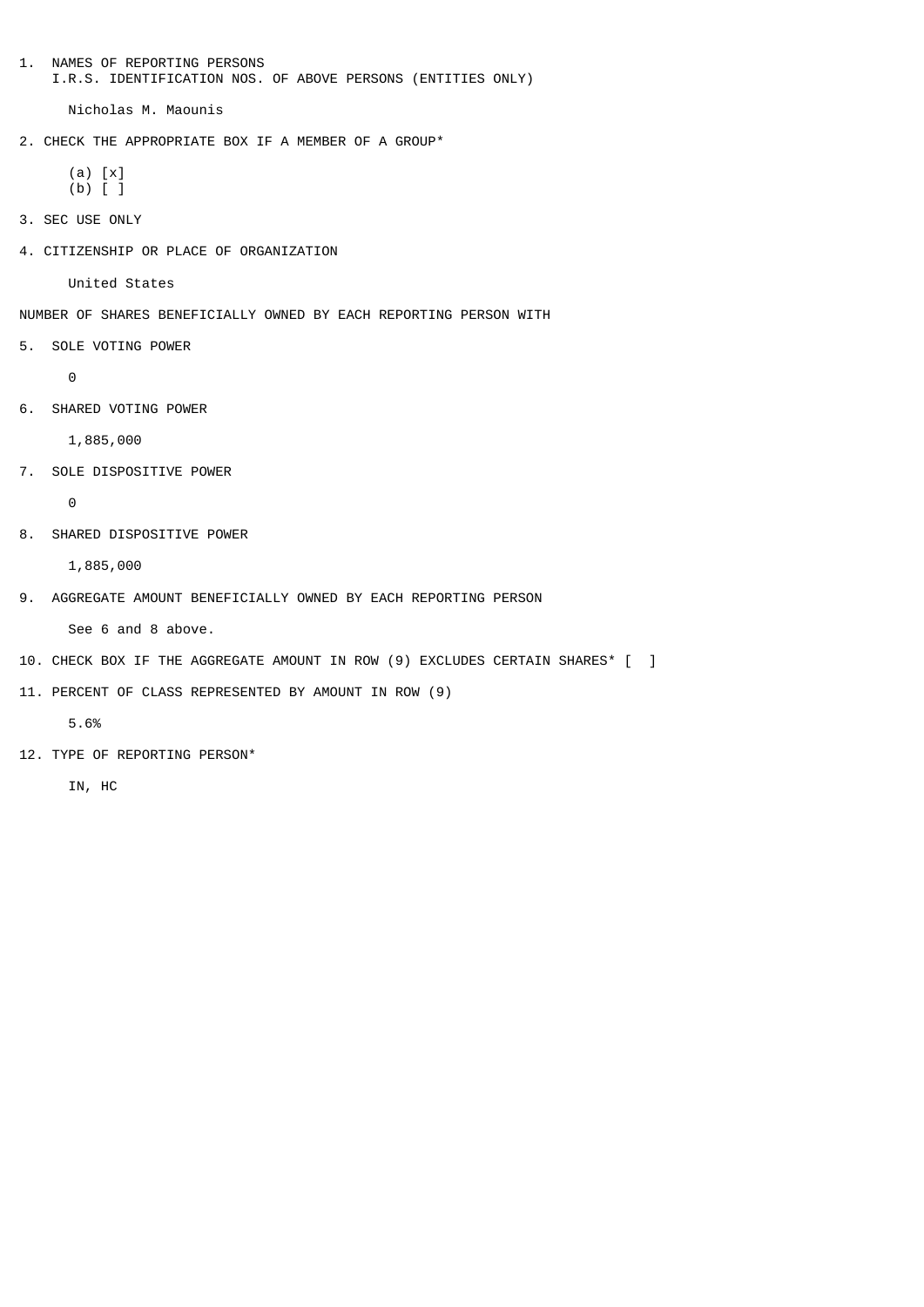ITEM 1(a). Name of Issuer: Stereotaxis, Inc. Item 1(b). Address of Issuer's Principal Executive Offices: 4320 Forest Park Avenue Suite 100 St. Louis, MO 63108 Item 2(a). Name of Persons Filing:<br>Item 2(b). Address of Principal Bu Item  $2(b)$ . Address of Principal Business Office or, if None, Residence:<br>Item  $2(c)$ . Citizenship: Citizenship: Amaranth LLC c/o Dundee Leeds Management Services (Cayman) Ltd. 2nd Floor, Waterfront Center 28 N. Church Street Georgetown, Grand Cayman British West Indies A Cayman Islands company Amaranth Global Equities Master Fund Limited c/o Dundee Leeds Management Services (Cayman) Ltd. 2nd Floor, Waterfront Center 28 N. Church Street Georgetown, Grand Cayman British West Indies A Cayman Islands company Amaranth Advisors L.L.C. One American Lane Greenwich, Connecticut 06831 Delaware limited liability company Nicholas M. Maounis c/o Amaranth Advisors L.L.C. One American Lane Greenwich, Connecticut 06831

Amaranth Advisors L.L.C. is the trading advisor for each of Amaranth LLC ("Amaranth") and Amaranth Global Equities Master Fund Limited ("Global") and has been granted investment discretion over portfolio investments, including the Common Stock (as defined below), held by each of them. Maounis is the managing member of Amaranth Advisors L.L.C. and may, by virtue of his position as managing member, be deemed to have power to direct the vote and disposition of the Common Stock held for each of Amaranth and Global.

U.S. Citizen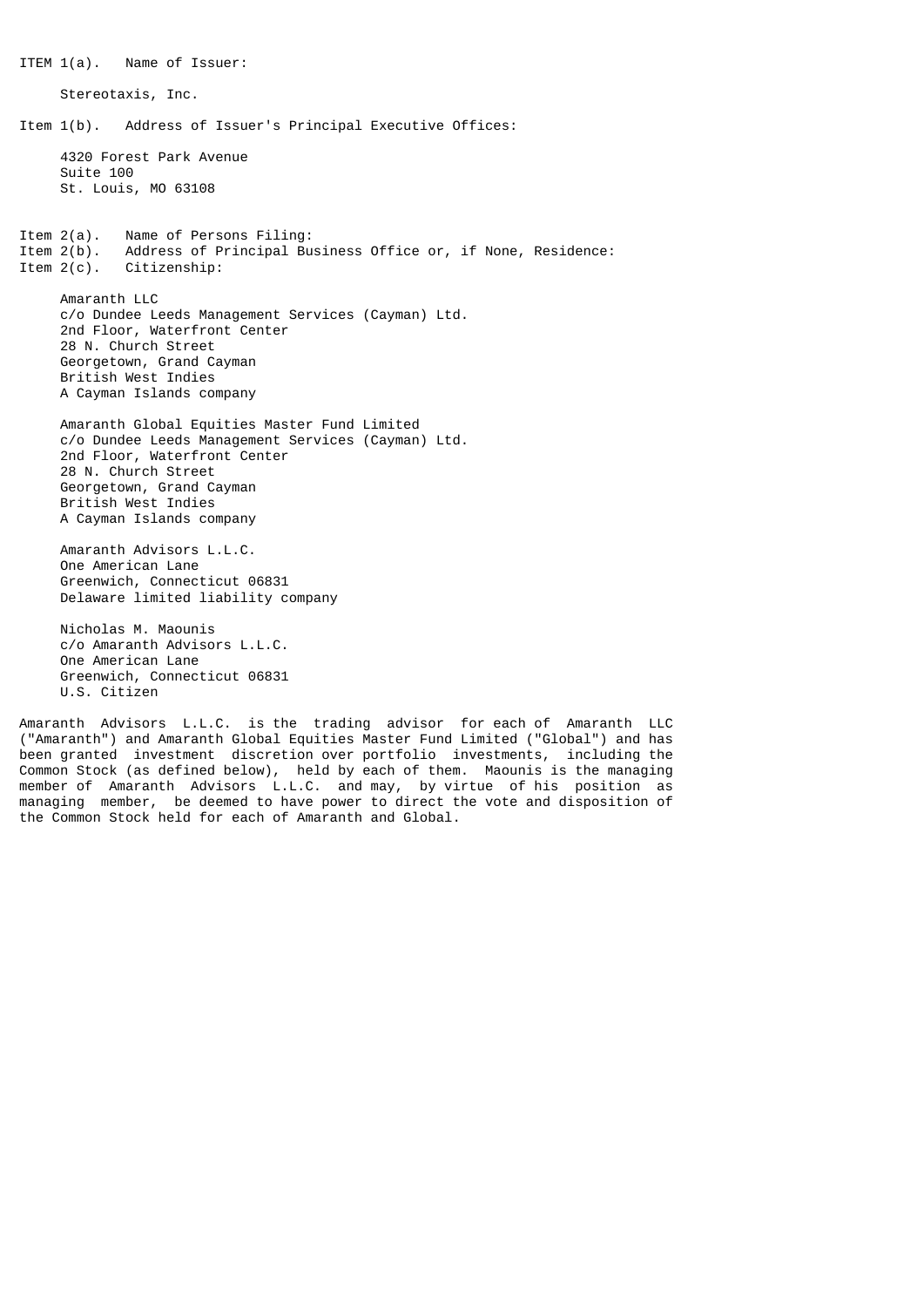Item 2(d). Title of Class of Securities

Common Stock, \$0.001 Par Value ("Common Stock")

Item 2(e). CUSIP Number: 85916J102

- Item 3. If This Statement is Filed Pursuant to Rule 13d-1(b), or 13d-2(b) or (c), Check Whether the Person Filing is a:
	- (a) [ ] Broker or dealer registered under Section 15 of the Exchange Act.
	- (b) [ ] Bank as defined in Section 3(a)(6) of the Exchange Act.
	- (c) [ ] Insurance company defined in Section 3(a)(19) of the Exchange Act.
	- (d) [ ] Investment company registered under Section 8 of the Investment Company Act.
	- (e)  $\lceil$  | An investment adviser in accordance with Rule 13d-1(b)(1)(ii)(E).
	- (f) [ ] An employee benefit plan or endowment fund in accordance with Rule  $13d-1(b)(1)(ii)(F)$ .
	- (g) [ ] A parent holding company or control person in accordance with Rule  $13d-1(b)(1)(ii)(G)$ .
	- (h) [ ] A savings association as defined in Section 3(b) of the Federal Deposit Insurance Act.
	- (i) [ ] A church plan that is excluded from the definition of an investment company under Section 3(c)(14) of the Investment Company Act;
	- (i)  $\lceil$   $\rceil$  Group, in accordance with Rule 13d-1(b)(1)(ii)(J).

If this statement is filed pursuant to Rule  $13d-1(c)$ , check this box [x]

Item 4. Ownership.

 Provide the following information regarding the aggregate number and percentage of the class of securities of the issuer identified in Item 1.

 (a) Amaranth beneficially owns 1,696,500 shares of the issuers Common Stock.

Global beneficially owns 188,500 shares of the issuers common stock.

 Amaranth Advisors L.L.C may be deemed to beneficially own the shares of Common Stock held by Amaranth and Global as a result of being the Trading Advisor of Amaranth and Global.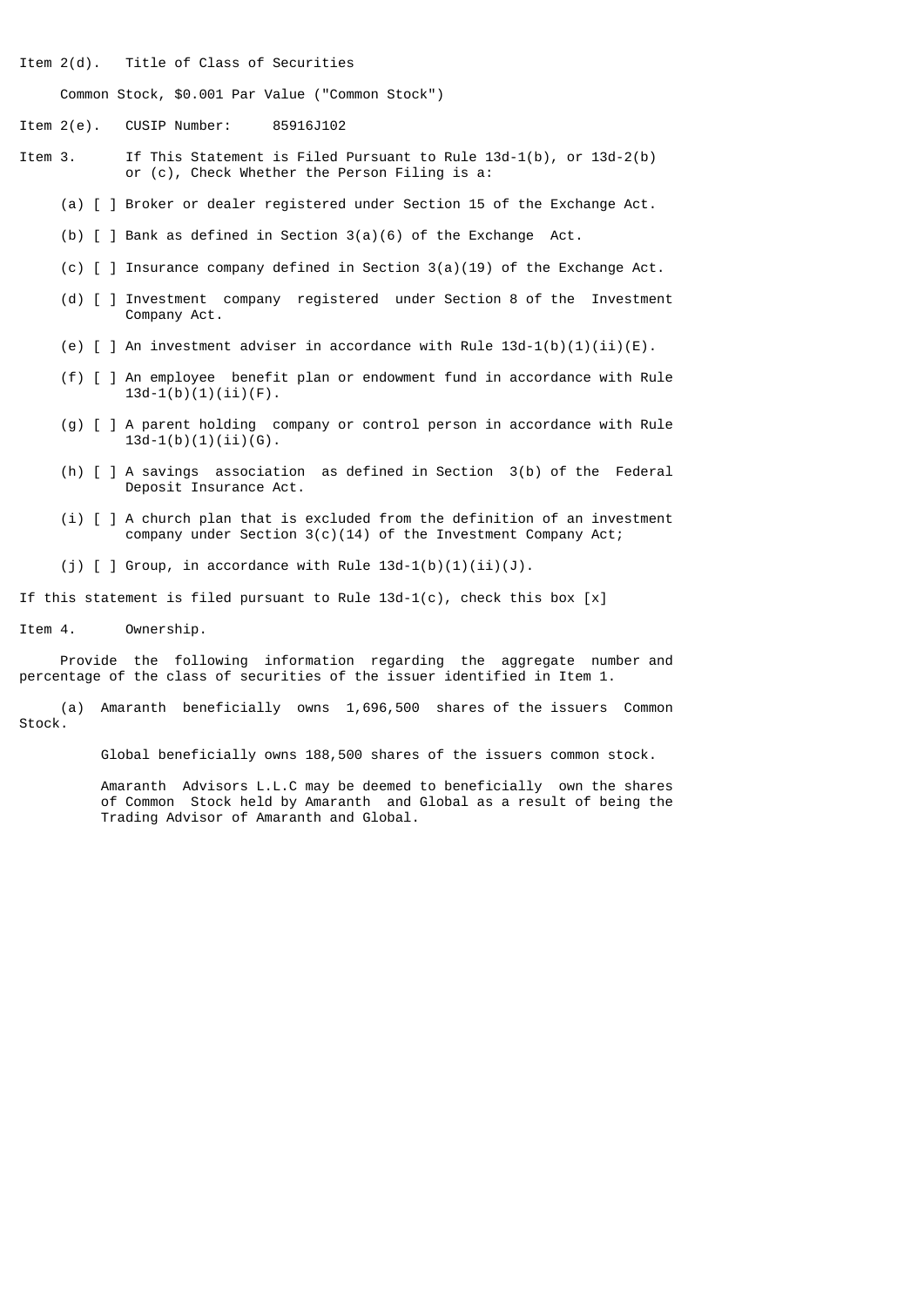Mr. Maounis may be deemed to beneficially own the shares of Common Stock held by Amaranth and Global as a result of being the managing member of Amaranth Advisors L.L.C.

 (b) Amaranth's beneficial ownership of 1,696,500 shares of the Issuer's Common Stock represents 5.0% of the total common stock outstanding.

 Global's beneficial ownership of 188,500 shares of the Issuer's Common Stock represents 0.6% of the total common stock outstanding.

 Collectively, the Reporting Persons beneficially own 1,885,000 shares of Common Stock which represent 5.6% of the Common Stock outstanding.

- (c) Number of shares as to which such person has:
	- (i) Sole power to vote or direct the vote

<u>de la contrada de la contrada de la contrada de la contrada de la contrada de la contrada de la con</u>

(ii) Shared power to vote or to direct the vote

See Item 4(a).

(iii) Sole power to dispose or to direct the disposition of

<u>de la contrada de la contrada de la contrada de la contrada de la contrada de la contrada de la con</u>

(iv) Shared power to dispose or to direct the disposition of

See Item 4(a).

Item 5. Ownership of Five Percent or Less of a Class.

 If this statement is being filed to report the fact that as of the date hereof the Reporting Persons have ceased to be the beneficial owner of more than five percent of the class of securities, check the following [ ]. Not applicable.

Item 6. Ownership of More than Five Percent on Behalf of Another Person.

 Shareholders of Amaranth and Global indirectly participate in the receipt of dividends from, and proceeds from the sale of, the Common Stock held for the account of Amaranth and Global.

Item 7. Identification and Classification of the Subsidiary Which Acquired the Security Being Reported on by the Parent Holding Company.

Not applicable.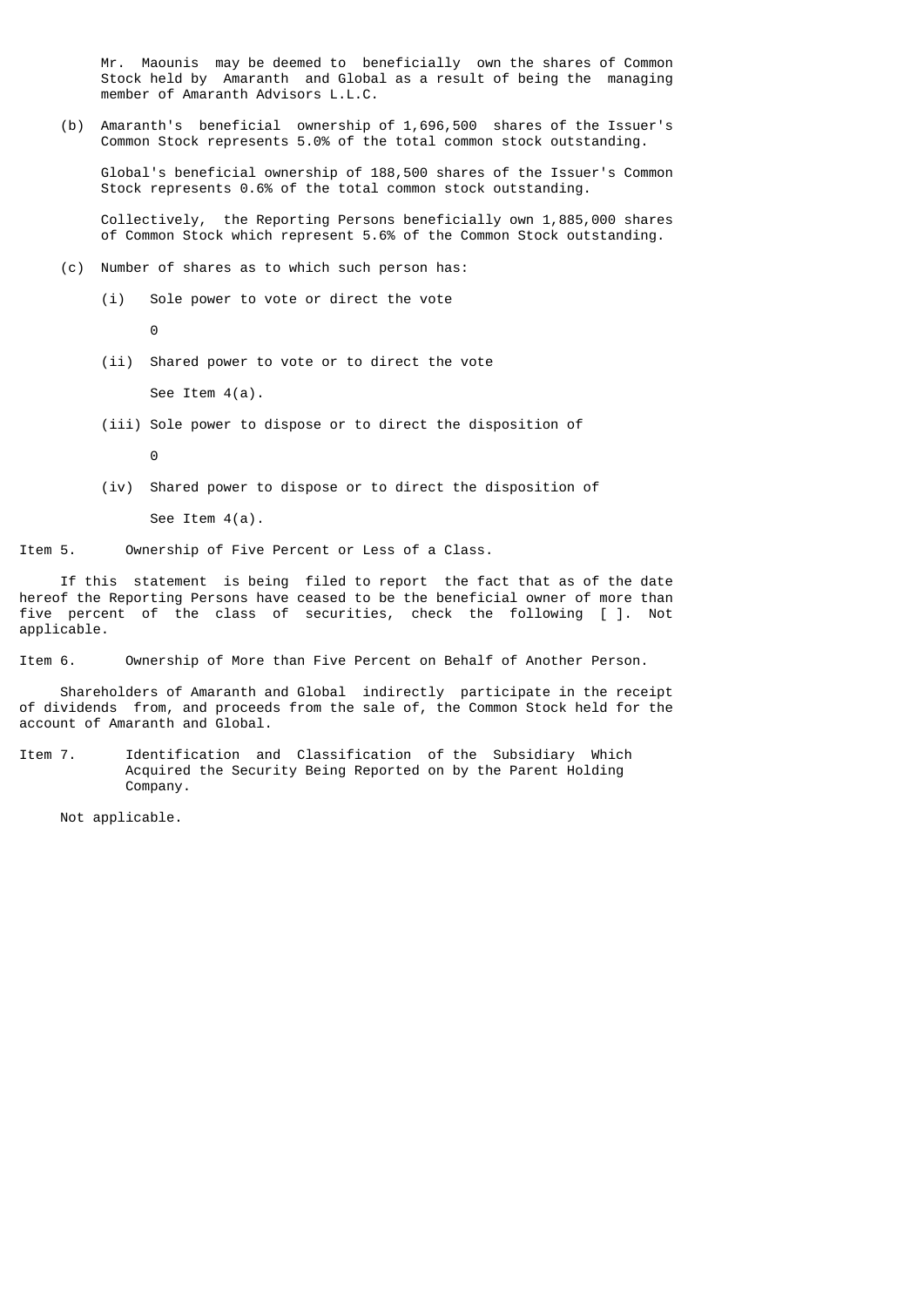Item 8. Identification and Classification of Members of the Group.

See Item 2 in lieu of an Exhibit.

Item 9. Notice of Dissolution of Group.

Not applicable.

## Item 10. Certification.

 By signing below the undersigned certifies that, to the best of its knowledge and belief, the securities referred to above were not acquired and are not held for the purpose of or with the effect of changing or influencing the control of the issuer of the securities and were not acquired and are not held in connection with or as a participant in any transaction having that purpose or effect.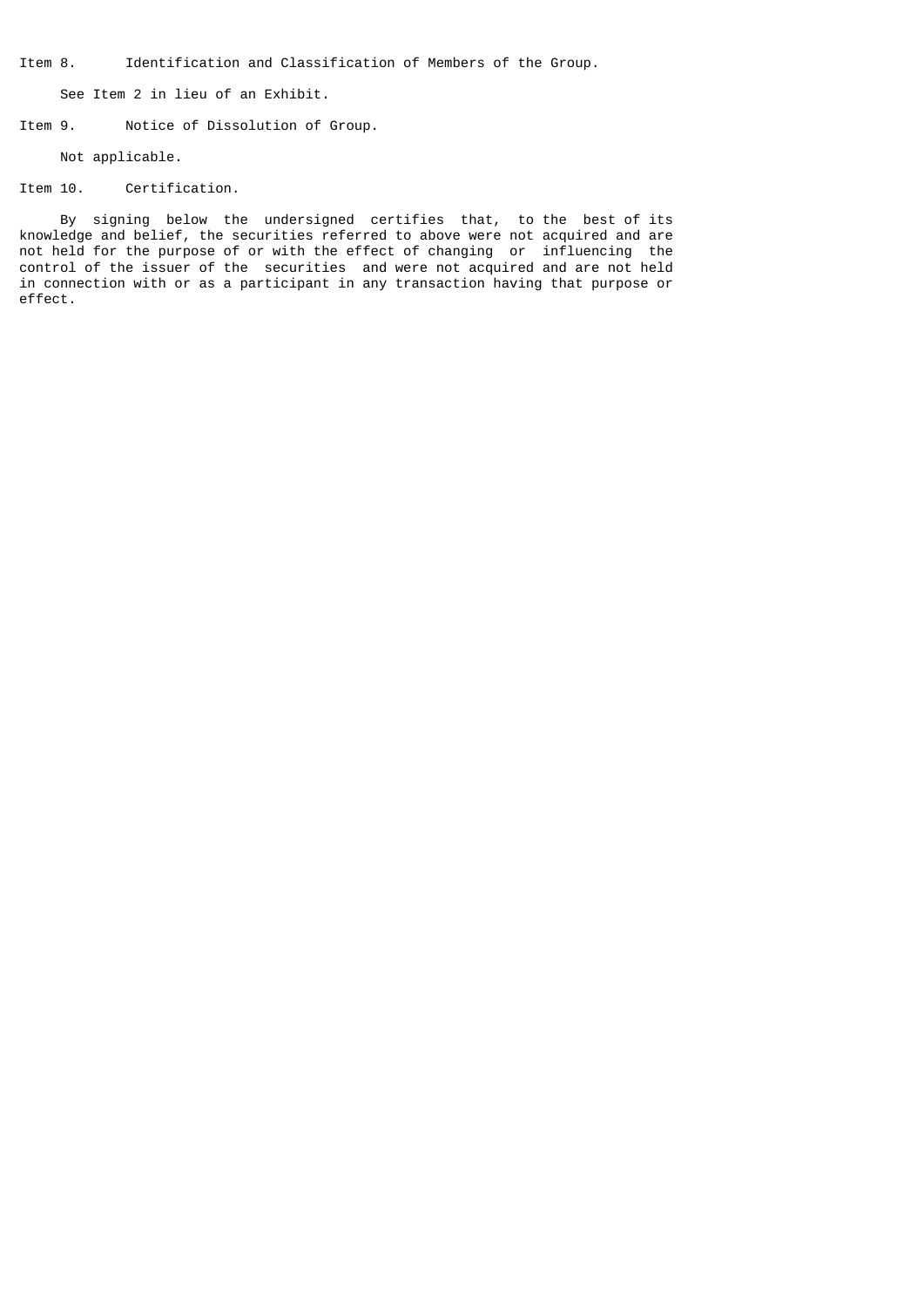# SIGNATURES

 After reasonable inquiry and to the best of its knowledge and belief, each of the undersigned certifies that the information with respect to it set forth in this statement is true, complete, and correct.

Dated: September 1, 2006 AMARANTH LLC, by Amaranth Advisors L.L.C., as Trading Advisor By: /s/ Nicholas M. Maounis ----------------------- Nicholas M. Maounis, Managing Member AMARANTH GLOBAL EQUITIES MASTER FUND LIMITED, by Amaranth Advisors L.L.C., as Trading Advisor By: /s/ Nicholas M. Maounis ----------------------- Nicholas M. Maounis, Managing Member AMARANTH ADVISORS L.L.C. By: /s/ Nicholas M. Maounis ----------------------- Nicholas M. Maounis, Managing Member NICHOLAS M. MAOUNIS /s/ Nicholas M. Maounis -----------------------

Nicholas M. Maounis